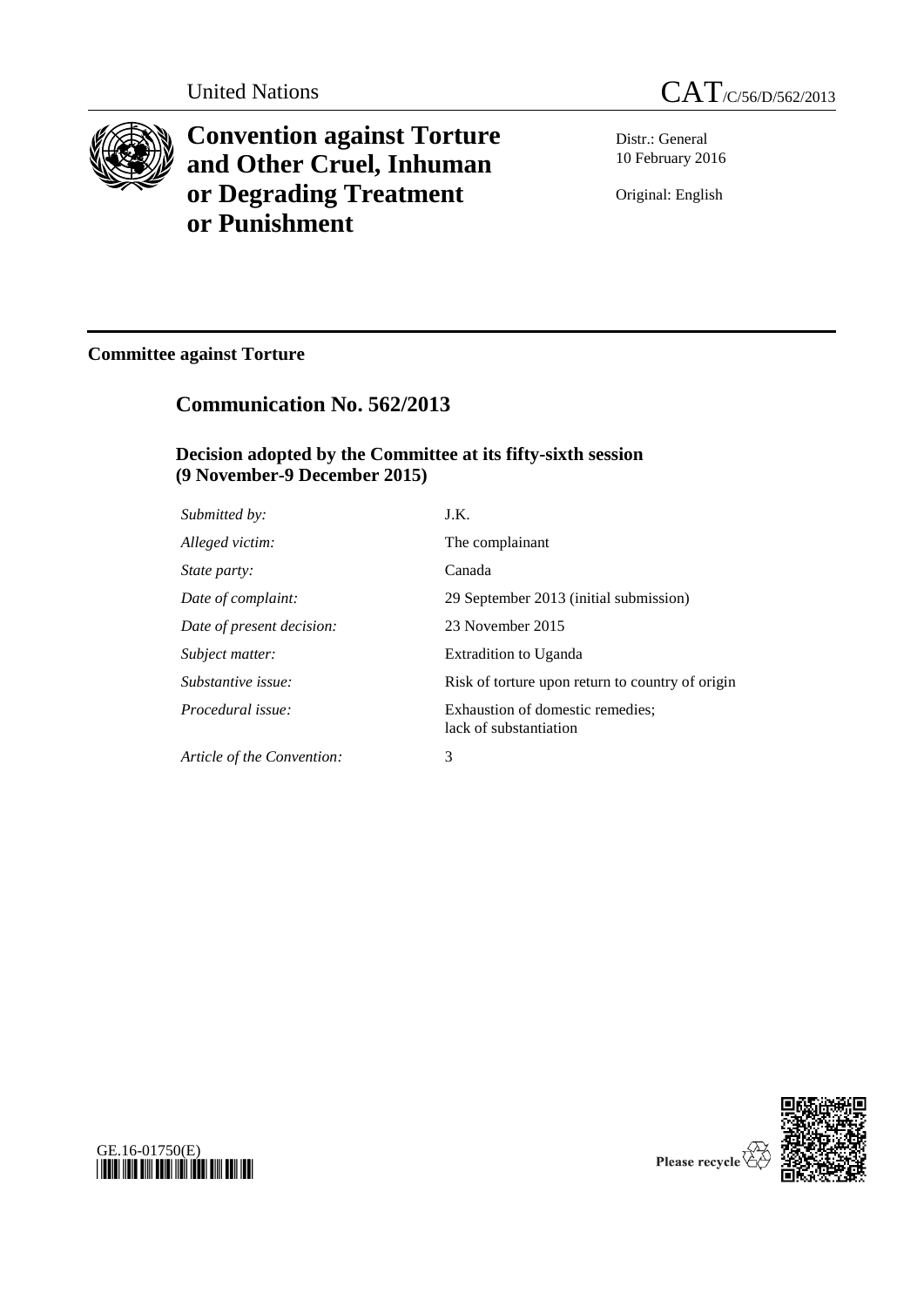# **Annex**

# **Decision of the Committee against Torture under article 22 of the Convention against Torture and Other Cruel, Inhuman or Degrading Treatment or Punishment (fifty-sixth session)**

concerning

# **Communication No. 562/2013\***

| Submitted by:       | J.K.                                   |
|---------------------|----------------------------------------|
| Alleged victim:     | The complainant                        |
| <i>State party:</i> | Canada                                 |
| Date of complaint:  | 29 September 2013 (initial submission) |

*The Committee against Torture*, established under article 17 of the Convention against Torture and Other Cruel, Inhuman or Degrading Treatment or Punishment,

*Meeting* on 23 November 2015,

*Having concluded* its consideration of complaint No. 562/2013, submitted to it by J.K. under article 22 of the Convention,

*Having taken into account* all information made available to it by the complainant and the State party,

*Adopts* the following:

## **Decision under article 22 (7) of the Convention**

1.1 The complainant is J.K., a national of Uganda born on 1 August 1979 and residing in Canada. He is not represented by counsel. He claims that his extradition to Uganda would constitute a violation by Canada of article 3 of the Convention. The Convention entered into force for Canada on 24 June 1987.

1.2 On 2 October 2013, the Committee, acting through its Special Rapporteur on new communications and interim measures, requested the State party not to extradite the author to Uganda while the complaint was being considered.

### **Facts as presented by the complainant**

2.1 Since he was a teenager, the complainant has known that he is gay. In 2004, his parents forced him to marry a woman in order to dispel the rumours that he was gay. The complainant states that he did not wish to be in a relationship with a woman, and that the marriage therefore lasted only three years.

2.2 After separating from his wife, the complainant was taken to a meeting of the Gay and Lesbian Association by one of its members, R.M. He joined the Association in October

<sup>\*</sup> The following members of the Committee participated in the examination of the present communication: Essadia Belmir, Alessio Bruni, Satyabhoosun Gupt Domah, Abdoulaye Gaye, Jens Modvig, Sapana Pradhan-Malla, George Tugushi and Kening Zhang.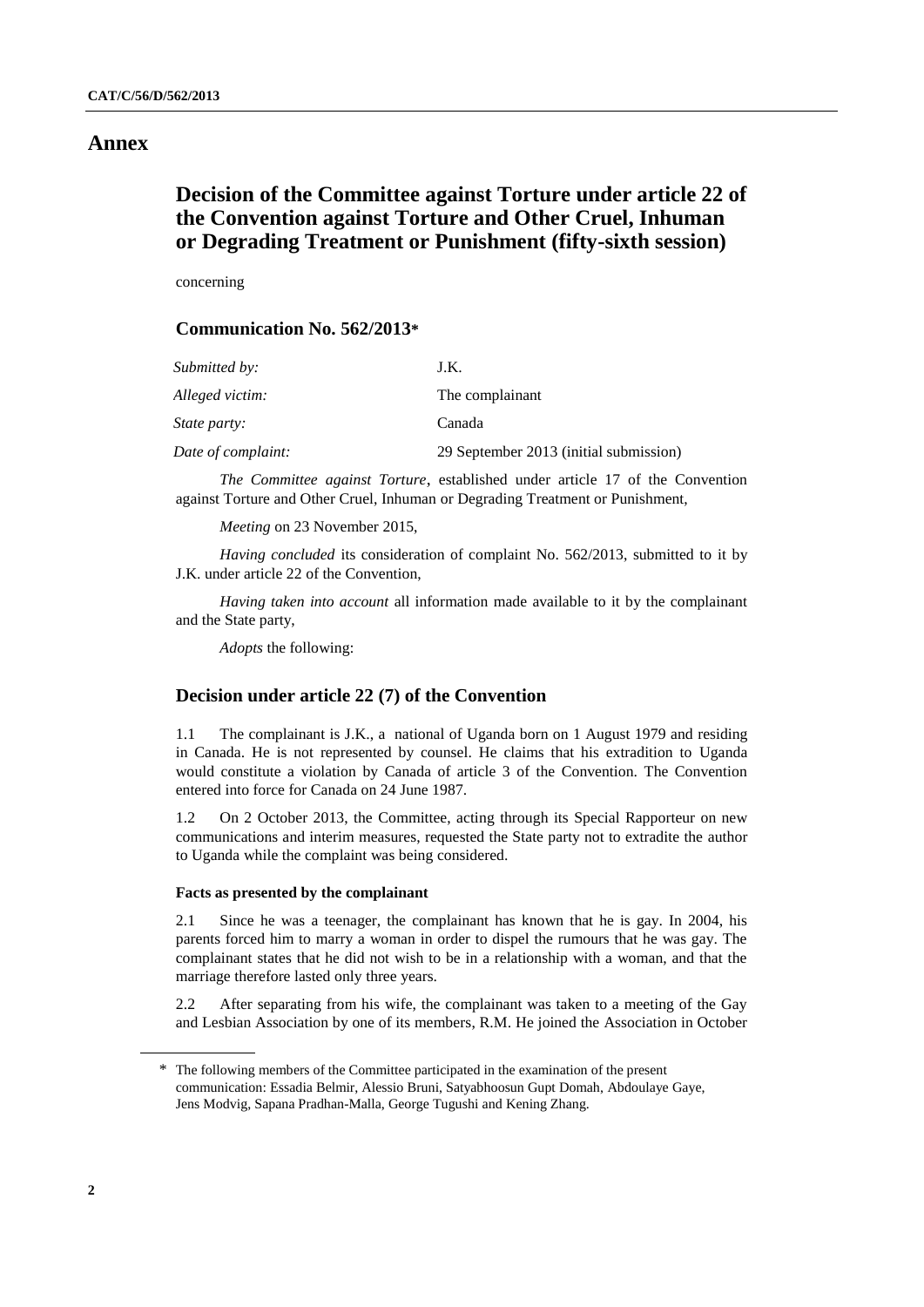2007.<sup>1</sup> The Association had about 30 members and met every three days to provide support to the members and to carry out the Association's objectives, including raising awareness among the Ugandan public about human rights and strengthening the organized efforts of the lesbian, gay, bisexual and transgender community in Uganda.<sup>2</sup>

2.3 The complainant states that in August 2007, while participating in a public gay rights demonstration near the Parliament building in Kampala, riot police arrested and handcuffed him, beating and repeatedly kicking him. He was then put in a truck and taken to a dark interrogation room. His hands were tied behind his back and the police began to torture him with a machine that applied extreme pressure to his body, causing asphyxiation and severe pain. The complainant was asked who had organized the demonstration and how it had been planned. The complainant was kept confined in a room for three days without food or water and was regularly beaten by the police. He was told that he was promoting bad morals in Ugandan society. On 24 August 2007, the complainant was put in the trunk of a car and abandoned in the middle of the night on the Kampala Northern Bypass.<sup>3</sup> He was quite weak, could barely walk and could not see. With R.M.'s help, he sought medical treatment and was provided with a medical certificate. 4

2.4 The complainant states that thereafter, he began to receive threats and threatening emails from strangers,<sup>5</sup> and that he and his family were subjected to discrimination by their neighbours. He became very fearful and life became hard for him and his family in Uganda. While returning home one day, he was again arrested by men dressed in plain clothes, in a place called Mulago. The complainant submits that a  $spy^6$  within the Gay and Lesbian Association denounced him to the police and had him arrested. The police arrested him, interrogated him and charged him with the crime of recruiting children by raiding schools and promoting homosexuality. He was released, but the police officers told him that he would be continuously watched, and that he would be killed if he continued his activities with the Association. The complainant notes that he is a gay rights activist and is wanted by government security forces because they believe he is the leader in Uganda of a group called Rainbow. The complainant states that he is affiliated with Rainbow in Canada, but not in Uganda, and that he has he never been one of the group's leaders.<sup>7</sup>

 $<sup>1</sup>$  The complainant provides a copy of his Gay and Lesbian Association membership card. He also</sup> provides a letter from R.M., dated 10 October 2012, stating that the complainant was a loyal member of the Association and fled Uganda out of fear for his life.

<sup>&</sup>lt;sup>2</sup> The complainant states that during the meetings, members discussed problems they were encountering, such as discrimination, torture, HIV/AIDS in the lesbian, gay, bisexual and transgender community, equality for gays, and the struggle to make the Government of Uganda recognize lesbian, gay, bisexual and transgender rights and same-sex marriage.

<sup>&</sup>lt;sup>3</sup> The complainant provides a copy of the release bond, dated 24 August 2007.

<sup>4</sup> The complainant provides a medical report from Asoka Medical Centre stating that he was treated for severe pain in the left arm and pain in his chest and abdominal after having been "attacked by antigay activists".

<sup>&</sup>lt;sup>5</sup> The complainant provides a copy of an e-mail from P.O., dated 8 February 2011, containing threats and criticisms of the "selfish culture of sodomy", and copies of a public notice published in a newspaper and of a "wanted" notice with a photograph and the name of the author, indicating that he is one of the most wanted homosexual leaders in a group called Rainbow and is wanted by the Security Agency.

 $6\,$  No further details are provided on the allegation.

The complainant provides a letter dated 13 February 2012 from the Rainbow Resource Centre, located in Winnipeg, Canada, stating that his membership card is enclosed. A copy of the card is also provided. The Rainbow Resource Center letterhead states that it serves Manitoba's gay, lesbian, bisexual, transgender, and two-spirit communities.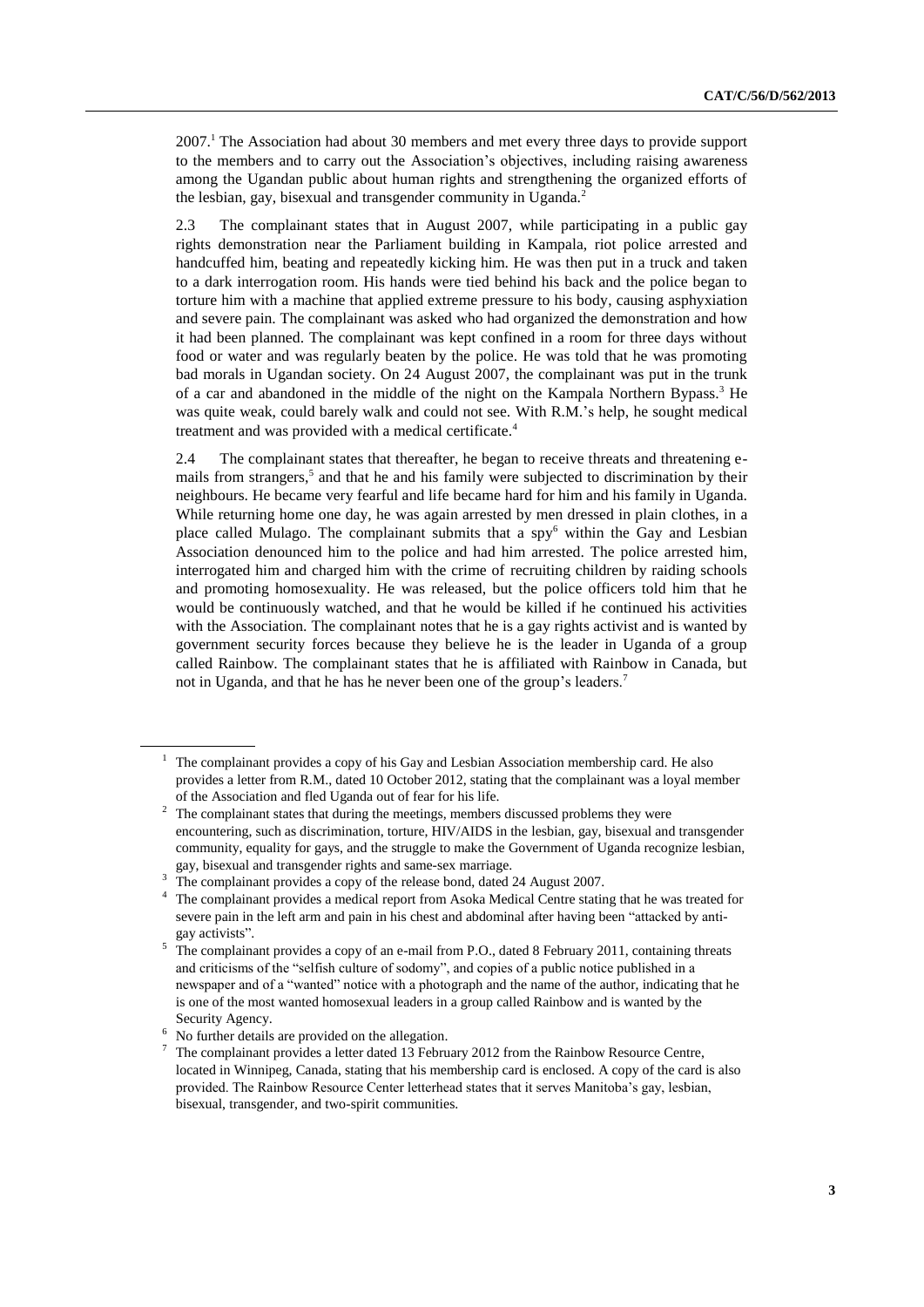2.5 The complainant states that from 2008 to 2010, he went to Iraq to work as a security guard.<sup>8</sup> He extended his employment contract there as long as possible because he did not want to go back to Uganda. When his contract ended, he had no choice but to return to Uganda, even though he "really was afraid" to return there as he was likely to be arrested, tortured and killed for being gay.

2.6 The complainant submits that when he returned to Uganda, Parliament was debating the anti-homosexuality bill, which would give the Government the legal right to imprison and torture gays, and to impose more severe punishments on homosexuals and those promoting lesbian, gay, bisexual and transgender rights. The complainant submits that the law also imposed a duty on Ugandan citizens to report within 24 hours any suspected or encountered homosexual activity; failure to report such activity would result in a three-year prison sentence.

2.7 The complainant states that just before the bill was passed into law, he and his family were harassed by their neighbours, and the media was calling for the "genocide of gays" in Uganda. Given the hostile environment, the complainant fled to Canada.<sup>9</sup> He arrived in Canada on 14 October 2010 and filed an application for refugee status on 15 February 2011. The four-month delay occurred because it took him four months to learn about and understand the refugee claim process in Canada. His application was rejected on 19 October 2012. The Refugee Protection Division found that he was not a person in need of protection by Canada. His application to seek leave for a judicial review of that decision was dismissed by the Federal Court of Canada on 20 March 2013.

2.8 The complainant argues that because Canadian law prevents him from filing a preremoval risk assessment application if fewer than 12 months have passed prior to the denial of his refugee claim, he has been deprived of the opportunity to submit new evidence that is relevant to his asylum case. He presents the following documents as new evidence that he risks torture and death if returned to Uganda: (a) an arrest warrant dated 15 November 2012 issued by the Chief Magistrate's Court in Uganda, which the complainant explains was issued after he had failed to appear in court on 8 November 2012 to answer a charge of "having carnal knowledge against nature"; (b) a court summons from the same court, dated 4 November 2012, stating that the complainant is charged with that same offence; (c) a letter from the Ugandan Police Force, dated 29 October 2012, summoning the complainant to the police station to answer reports from several community leaders that he was promoting homosexuality and recruiting young people for that purpose; (d) a letter issued by Kiwonvu Village Urban Council, dated 28 October 2012, asking the complainant to leave the village; (e) a letter from the complainant's mother, dated 30 November 2012, warning the complainant of the danger he faced; $^{10}$  (f) an undated wanted poster bearing the complainant's photograph, which was allegedly put up in his neighbourhood; and (g) an article entitled "Public Notice" from *The Observer* newspaper in Uganda, dated 9 November 2012, bearing the complainant's photograph and stating that he is a homosexual and is wanted by the Security Agency forces.

<sup>&</sup>lt;sup>8</sup> The complainant indicates that after his arrest, he contacted a friend and obtained a job as a security guard in Iraq. He does not specify how much time elapsed between his arrest and the date he left Uganda.

<sup>&</sup>lt;sup>9</sup> The complainant does not provide further details on the reasons for or circumstances behind his departure to Canada.

<sup>&</sup>lt;sup>10</sup> The letter, which is signed "Your mummy Aida [illegible]," states, "Each and every day the security people are searching our house thinking you are hiding in there. I was one day taken and tortured so that I tell them your whereabouts. Even the local community have turned against you, saying that you have joined hands with the whites to spoil their culture by preaching homosexuality".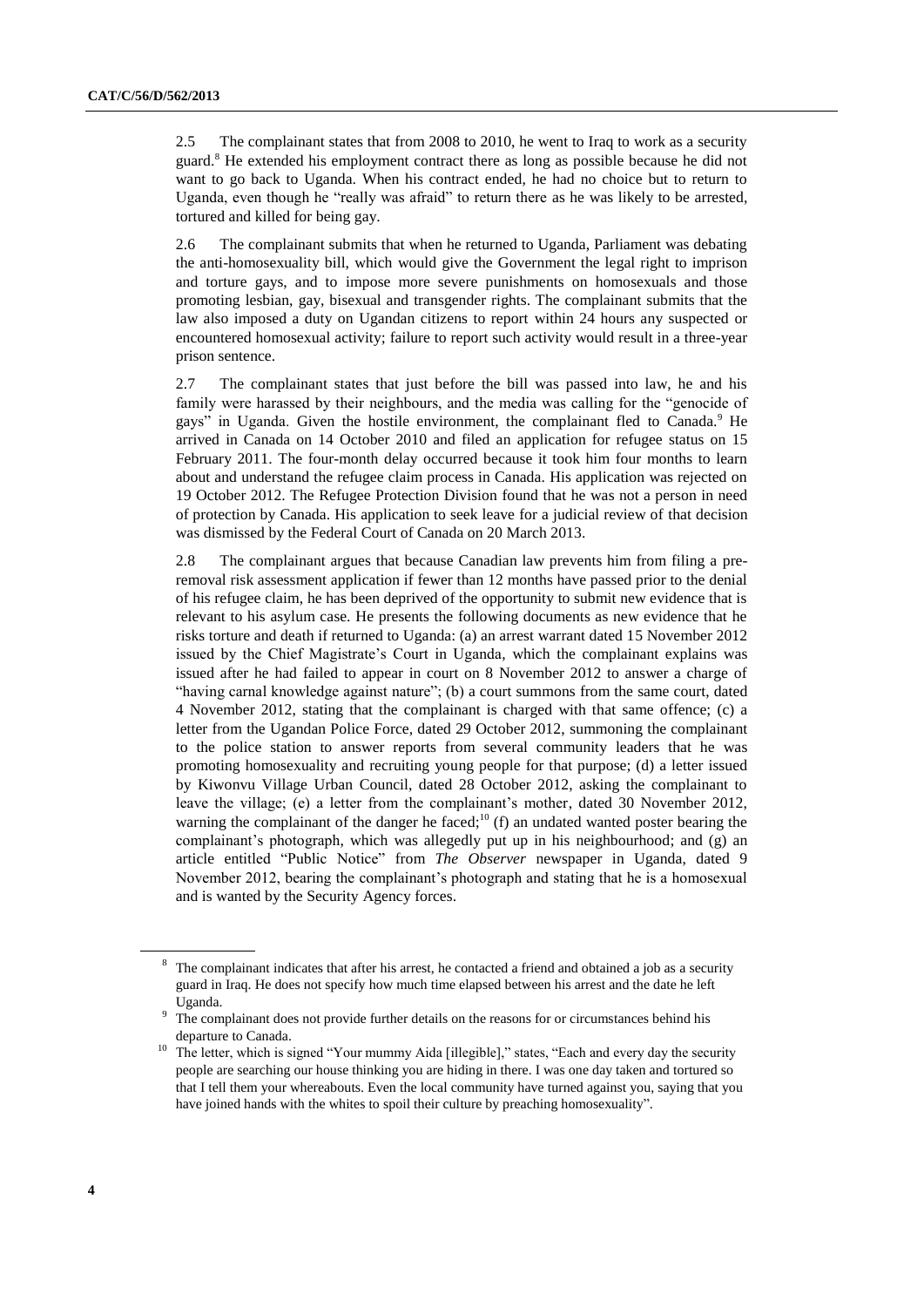## **The complaint**

3.1 The complainant submits that Canada would violate his rights under article 3 of the Convention against Torture if it forcibly returned him to Uganda, where he "will certainly be killed and tortured for being gay". He states that he has the basic human right to choose and control his own sexuality and sexual orientation. He states that he is a gay rights activist in Canada, that the Ugandan security forces believe that he is the leader of a group called Rainbow and that, as such, he is at risk of being killed and tortured for being gay. The complainant claims that he also fears that ordinary Ugandan citizens will turn him in to the police once they realize that he is gay.

3.2 The complainant alleges that the decision of the Refugee Protection Division was flawed because it was based solely on the criticism that the documents provided by the complainant were mostly post-dated and provided solely for the purpose of the hearing. The complainant rejects that determination and states that he provided the documents because the instructions for completing the refugee claim required him to prove his claim.

3.3 The complainant asserts that because Canadian law prevents him from filing a preremoval risk assessment application if fewer than 12 months have passed prior to the denial of his refugee claim, he has been deprived of the opportunity to submit new evidence that is relevant to his asylum case.

3.4 The complainant also alleges that his application for leave and judicial review was unfairly denied in a one-line decision that did not reflect a proper review of the complainant's application.

## **State party's request for suspension**

4.1 On 27 March 2014, the State party requested the Committee to suspend the examination of the complaint until the current domestic proceedings had been concluded. It recalled that the complainant had arrived in Canada on 14 October 2010 and filed an application for refugee protection on 15 February 2011. On 19 October 2012, the complainant had been found not to be a refugee within the terms of the Immigration and Refugee Protection Act and the Convention relating to the Status of Refugees and the Protocol thereto, and not to be a person otherwise in need of protection by the Refugee Protection Division of the Immigration and Refugee Board of Canada. His application to seek leave for a judicial review of that decision had been dismissed by the Federal Court of Canada on 20 March 2013.

4.2 The State party also recalled that Section 112 (2) (b.1) of the Immigration and Refugee Protection Act provides that a claimant cannot apply for an additional risk assessment (a pre-removal risk assessment) if fewer than 12 months have passed since the assessment by the Refugee Protection Division of his or her claim for refugee protection or since a previous pre-removal risk assessment. In the complainant's case, the 12-month period came to an end on 19 October 2013 and on 11 March 2014, the complainant submitted an application for a pre-removal risk assessment. As the application was outstanding, the State party requested the Committee to suspend its consideration of the communication until the assessment had been completed. The State party underlined that the complainant was not subject to removal while his application was outstanding.

4.3 On 23 April 2014, the State party informed the Committee that on 9 April 2014, after evaluating all of the evidence provided and on the basis of detailed reasoning, the specialized risk-assessment officer had found that the complainant had not established that there were substantial grounds to believe that he would be at risk of torture or cruel, inhuman or degrading treatment if he was returned to Uganda. The complainant was informed of that decision on 17 April 2014.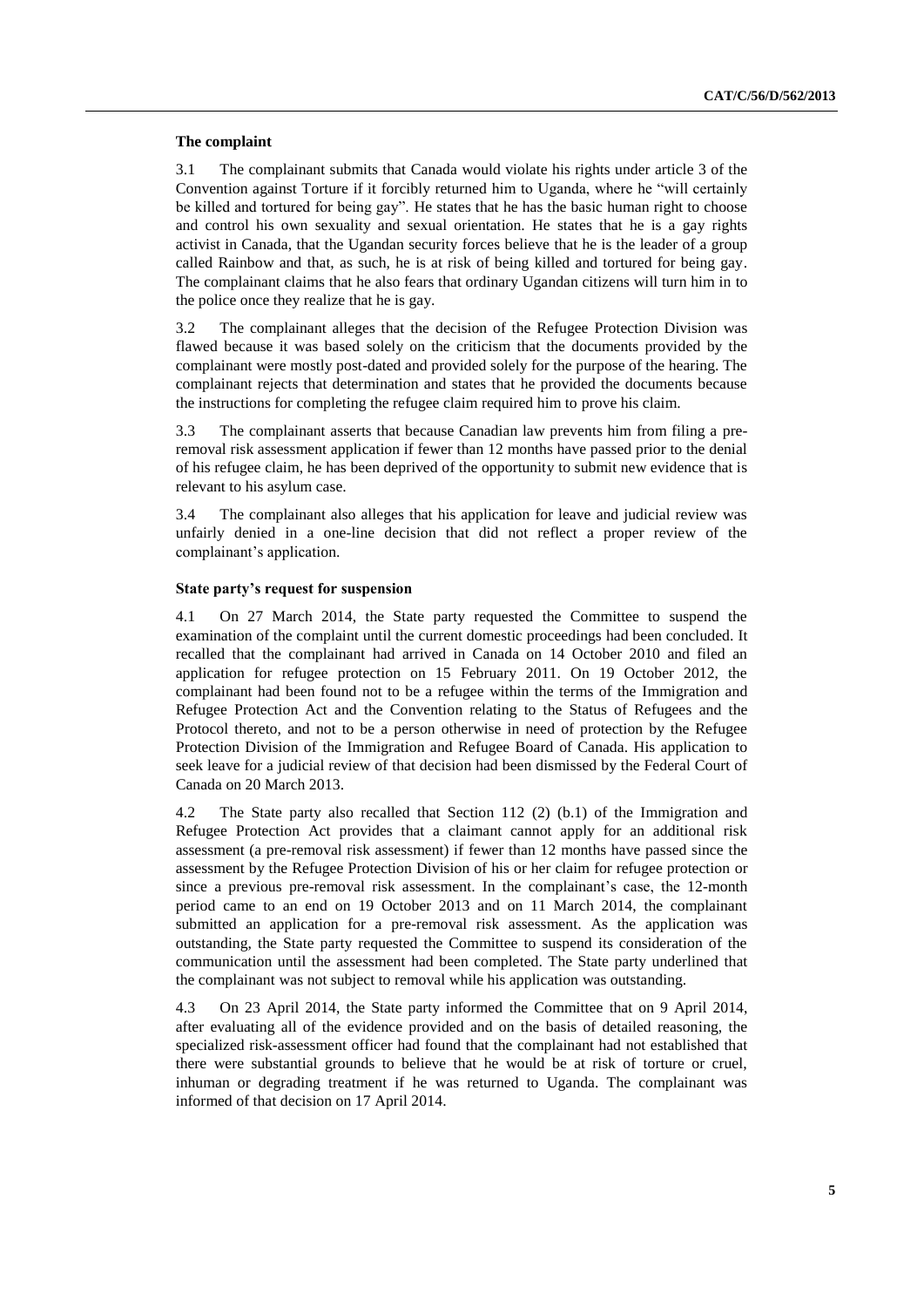4.4 The State party also informed the Committee that the complainant was entitled to seek leave to apply to the Federal Court for judicial review of the pre-removal risk assessment decision and to seek a judicial stay of removal pending the Court's decision on the leave application. In accordance with paragraph 72 (2) (b) of the Immigration and Refugee Protection Act, an application for leave must be filed in the Federal Court within 15 days after the day on which the applicant is notified of the pre-removal risk assessment decision, or otherwise becomes aware of the matter.

4.5 At the time that the State party submitted its request for suspension, the complainant had not yet applied to the Federal Court for leave to seek judicial review of the pre-removal risk assessment decision. The State party indicated that, in the absence of a Federal Court order for a stay following a negative determination, it could not be assumed that it would continue to defer the removal of the complainant.

#### **State party's observations on admissibility and the merits**

5.1 On 26 June and 25 August 2014, the State party requested the Committee to lift interim measures and submitted its observations on admissibility and the merits of the communication. It considered that the Federal Court decision issued on 23 July 2013 denying the complainant's application for leave to seek judicial review of the decision rejecting his pre-removal risk assessment issued on 9 April 2014 "reinforced its position that there was no evidence that the author would face a personal and real risk of torture in Uganda".

5.2 The State party reiterated that the communication was inadmissible on the ground that the complainant had failed to exhaust domestic remedies, as he had not filed a humanitarian and compassionate application.<sup>11</sup> A successful humanitarian and compassionate application would allow the author to remain in Canada as a permanent resident.

5.3 The State party considers that the communication is inadmissible because the complainant has failed to substantiate, even on a prima facie basis, that he faces a real and personal risk of torture in Uganda. The domestic authorities found that the complainant's allegations were not credible or plausible with respect to central aspects of his claim. The State party indicates that the Committee has found that it is not within its scope of review to re-evaluate findings of fact or credibility by domestic decision makers. In particular, the story of the complainant's arrest and detention in 2007 for participating in a pro-gay protest is not credible. There are significant inconsistencies and contradictions in the complainant's evidence and testimony with respect to that element of the story. For instance, the complainant stated before the Refugee Protection Division that he was not able to remember the exact date of his participation in the demonstration; he speculated that it should have been about three days before 17 August 2007. However, he could not prove that the demonstration took place a few days before that date. Furthermore, the release bond submitted by the complainant is dated 24 August 2007, a week after the day he claimed in his testimony before the Refugee Protection Division that he had been released, that is, 17 August 2007. There is also no mention of the complainant's arrest and detention in R.M.'s letter, despite the fact that, according to the complainant's testimony, R.M. assisted him after he was released by the police. There is no corroborative proof supporting the

 $11$  In its submission dated 26 June 2014, the State party also considered that the communication was inadmissible on the basis of non-exhaustion of domestic remedies owing to a pending pre-removal risk assessment. However, in its submission dated 26 August 2014, the State party withdrew that argument and informed the Committee that the complainant's pre-removal risk assessment had been denied.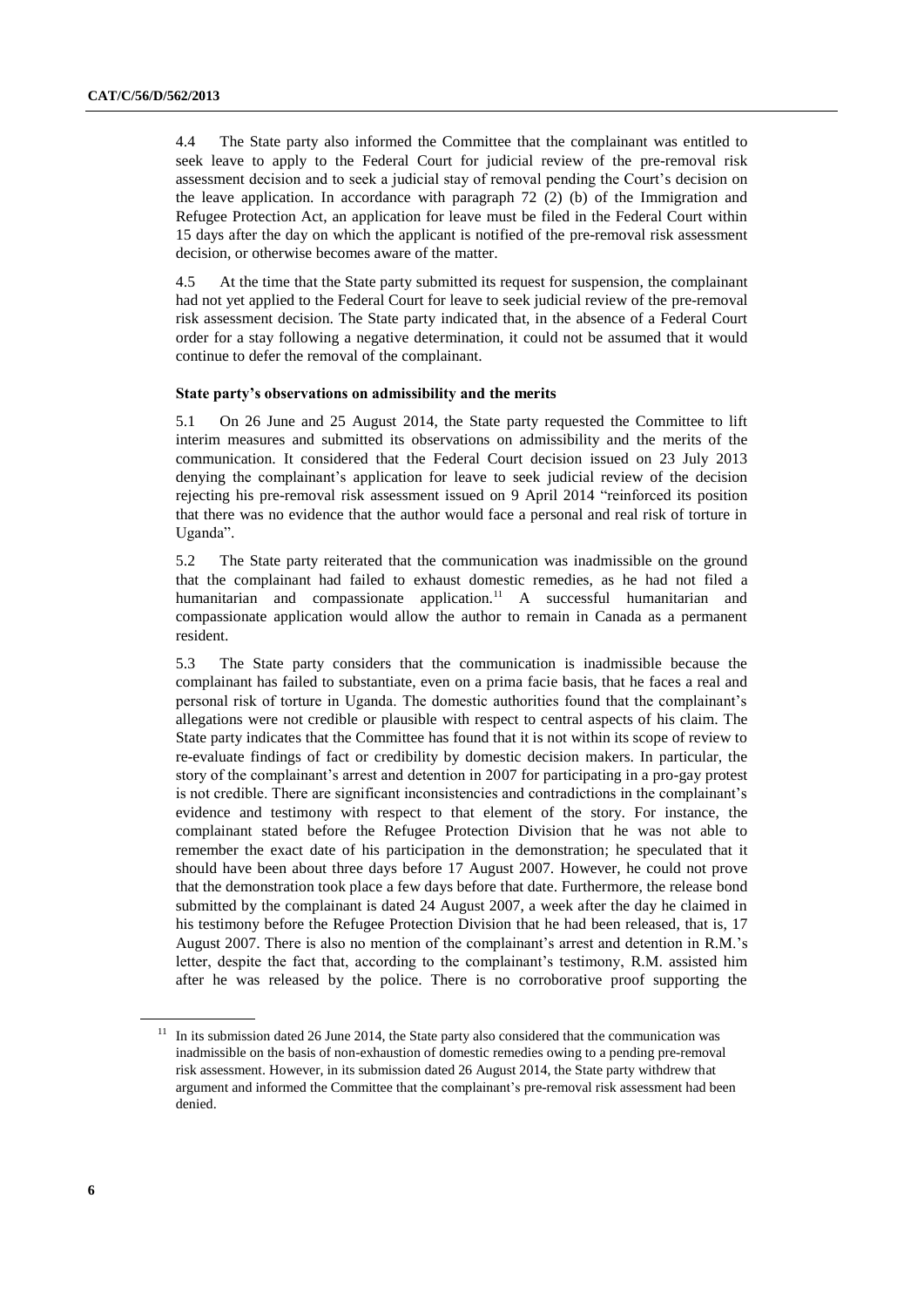complainant's claim that he was arrested, detained and tortured by the Ugandan authorities in August 2007. To support that affirmation, the complainant provided only a medical report, which was illegible, and the above-mentioned release bond. Moreover, the Refugee Protection Division official found that the medical report indicated that the complainant was attacked by anti-gay protestors, not by the police. In addition, the State party argues that the complainant did not submit any recent documents to substantiate his allegation that he is currently at risk of being arrested and tortured by the Ugandan authorities. The most recent documents he submitted are dated within a month of the decision rejecting his claim for refugee protection in October 2012. The complainant did not provide even a recent letter from his family or from friends living in Uganda to attest to a real and future risk.

5.4 Regarding the new documentation submitted by the complainant before the Committee (see para. 2.8 above), the State party notes that the same documentation was also submitted in the pre-removal risk assessment application dated 11 March 2014, and was considered by the domestic authorities. The assessment officer found that those documents should be given little weight because they were copies rather than originals, contained critical typographical errors and were all dated within one month of the complainant's receipt of his negative Refugee Protection Division decision on 19 October 2012. The complainant did not submit any more recent documents either in his pre-removal risk assessment application or to the Committee.

5.5 The State party submits that it is not plausible that the Ugandan authorities would be more interested in the complainant now than when he was still living in Uganda, and that if they were really concerned about him, they would not have released him after only a few days of detention in 2007, and would not have allowed him to leave the country in 2008. The complainant has not explained why the Ugandan authorities suddenly started actively looking for him at the end of October 2012, two years after he had left the country and five years after he was allegedly arrested and released by the police in Kampala. The State party considers that it is simply not believable that the Ugandan authorities would continue to have an interest in him some five years after his initial arrest and release. Moreover, the complainant waited four months to make his claim for protection in Canada, a delay which is not compatible with a genuine fear of serious harm in another country.

5.6 The State party refers to the significant discrepancies between the story told by the complainant at his port of entry interview and his testimony at the Refugee Protection Division hearing and on his personal information form. For instance, in the interview at the port of entry, the complainant explained that his wife had left him because he had no money. However, on his form and at the hearing, the complainant explained that his wife left him when she became aware of his homosexuality. Moreover, in his port of entry interview, the complainant claimed that a newspaper had published pictures of him and other gay individuals in Kampala. However, when questioned at the hearing as to why he had not disclosed the pictures to the Division, he claimed that his picture was not published in the newspaper, and he could not offer any credible explanation as to why he had said so at the interview.

5.7 The State party considers that, while the situation of lesbian, gay, bisexual, transgender and intersex persons in Uganda is problematic and has worsened as a result of the new Anti-Homosexuality Act, although there have been arrests in the past under section 145 of the Penal Code for homosexual acts in Uganda, thus far, there have been no reported cases of conviction or prosecution under the new Law.<sup>12</sup> The State party submits that the

<sup>&</sup>lt;sup>12</sup> The State party cites the United States Department of State, "Uganda 2013 Human Rights Report", available at www.state.gov/documents/organization/220383.pdf, and Human Rights Watch, *Uganda: Anti-Homosexuality Act's Heavy Toll*, available at www.hrw.org/news/2014/05/14/uganda-anti-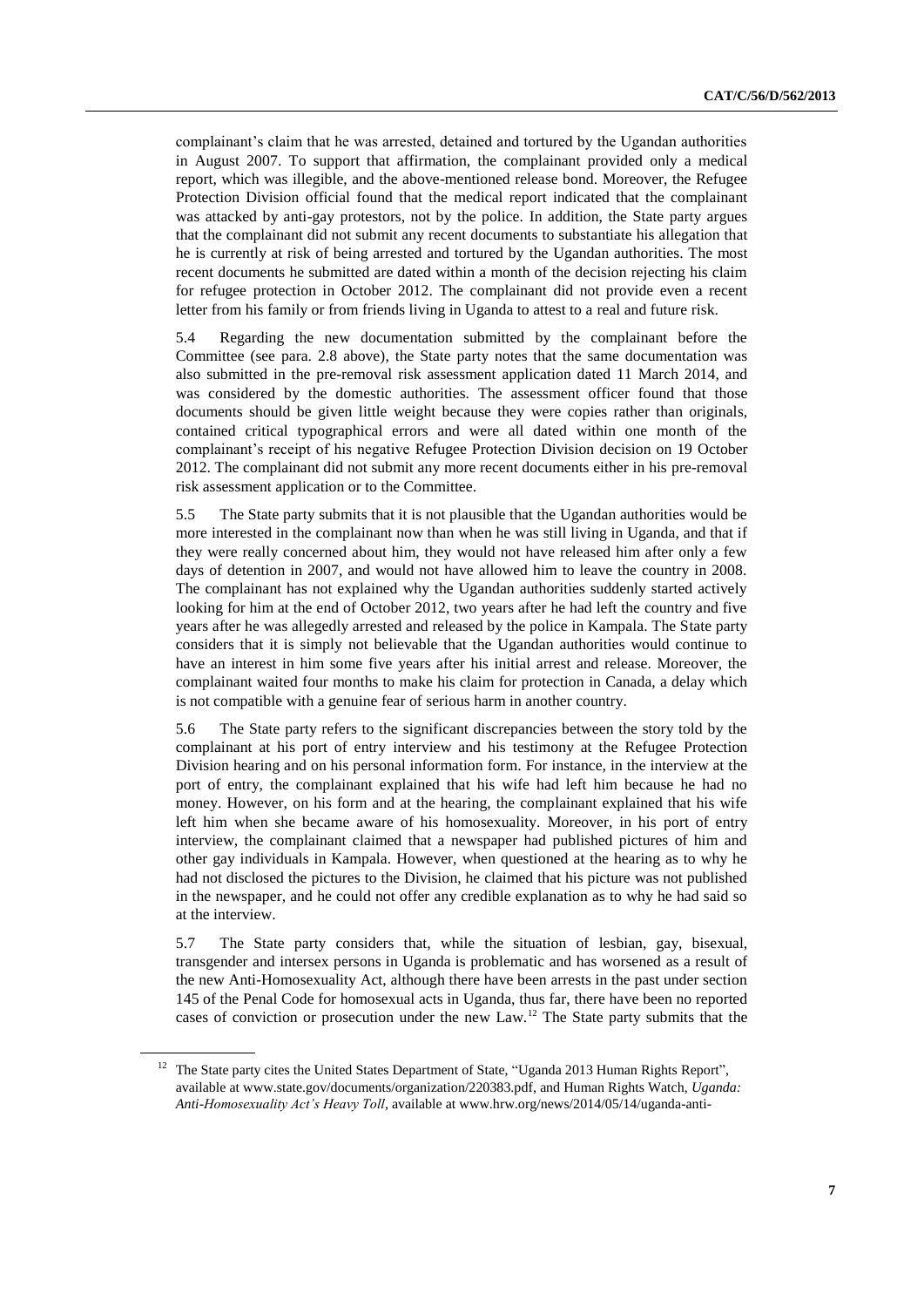criminalization of homosexuality alone is an insufficient ground for a finding of a personal risk of torture. The State party refers to the Committee's jurisprudence in *K.S.Y. v. The Netherlands*, in which it found that the return of an individual claiming to be homosexual to Iran would not violate article 3 of the Convention, noting "a number of contradictions and inconsistencies in his account of past abuses at the hands of the Iranian authorities, as well as the fact that part of his account has not been adequately substantiated or lacks credibility".<sup>13</sup> The State party distinguishes the complainant's circumstances from those of the complainant in *Mondal v. Sweden*, in which the Committee considered that the return to Bangladesh of an individual alleging to be homosexual would constitute a breach of article 3 of the Convention, because a death fatwa had been issued against him and he had provided credible evidence of past persecution and pursuit by the police.<sup>14</sup> The general situation of human rights in Uganda is insufficient by itself to substantiate the complainant's allegations that he would personally be at risk if returned there.

5.8 The State party concludes that the application is unfounded and requests the Rapporteur for new complaints and interim measures to lift the interim measures.

# **Complainant's comments on the State party's observations on admissibility and the merits**

6.1 In his comments dated 22 September 2014, the complainant contests the State party's assertion that he has not exhausted domestic remedies. He asserts that he was ineligible to file a humanitarian and compassionate application for a one-year period after 19 October 2012, and that his deportation was scheduled for 7 October 2013, before the one-year period expired. He maintains that he is still ineligible to file a humanitarian and compassionate application because the first step of the humanitarian and compassionate application process, which lasts 28 months, does not allow for a stay of removal. Moreover, he maintains that under the State party's current legislation, the Canadian Immigration authorities are unable to take into consideration the risk at which he would be if returned to Uganda based on the fact that he is gay and that he is wanted by the Ugandan authorities. He therefore maintains that his application under humanitarian and compassionate grounds would most certainly be rejected.<sup>15</sup>

6.2 In additional comments dated 3 October 2014, the complainant expresses his disagreement with the State party's comment that the decision of the Federal Court reinforces its position that there is no evidence that the complainant would face a personal and real risk of torture in Uganda. He refers to the Committee's jurisprudence according to which (a) judicial review of a negative refugee protection decision or the pre-removal risk assessment do not provide an effective remedy; and (b) "the State party should provide for judicial review of the merits, rather than merely of the reasonableness, of decisions to expel an individual where there are substantial grounds for believing that the person faces a risk

homosexuality-acts-heavy-toll.

<sup>&</sup>lt;sup>13</sup> See communication No. 190/2001, *K.S.Y. v. The Netherlands*, decision adopted on 15 May 2003, para. 7.3.

See communication No. 338/2008, *Mondal v. Sweden*, decision adopted on 23 May 2011.

<sup>&</sup>lt;sup>15</sup> The author refers to the Citizenship and Immigration Canada website, which under the section entitled "Limitation on assessment of risk in an in-Canada Application", indicates that "Section 25(1.3) of IRPA states: '… the Minister may not consider the factors that are taken into account in the determination of whether a person is a Convention refugee under Section 96 or a person in need of protection under Subsection 97(1) but must consider elements related to the hardships that affect the foreign national'. This means that you must consider all the evidence using the hardship test but you do not conduct a risk assessment such as would be done by the IRB or in a Pre-removal risk assessment". Available at www.cic.gc.ca/english/resources/tools/perm/hc/processing/hardship.asp.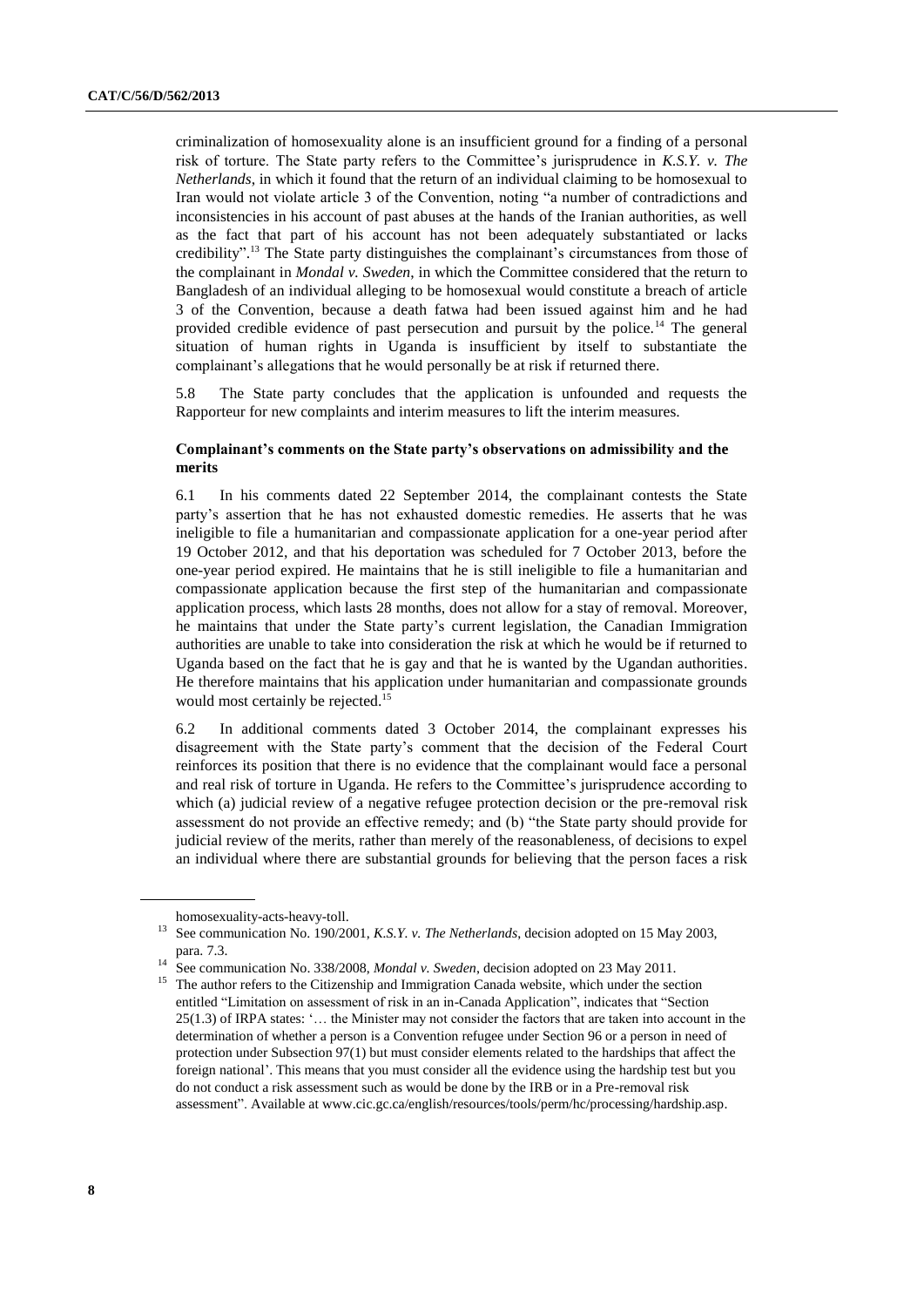of torture".<sup>16</sup> The complainant argues that the Federal Court did not assess his case on its merits, refused to hear him, and that the same Federal Court judge rejected his judicial review application without giving any reasons in March 2013 and August 2014.

#### **State party's additional observations**

7.1 In a submission dated 7 November 2014, the State party reiterates that the Federal Court's decision denying leave reinforces its position that there is no evidence that the author would face a personal and real risk of torture in Uganda, and that the author's claim is inadmissible on the ground of non-exhaustion of domestic remedies because he failed to apply for permanent residence on the basis of humanitarian and compassionate considerations.

7.2 The State party argues that a humanitarian and compassionate application consists of a broad, discretionary review by an officer to determine whether a person should be granted permanent residency in Canada for humanitarian and compassionate reasons. The test is whether the applicant would suffer unusual, undeserved or disproportionate hardship if he or she had to apply for a permanent resident visa from outside Canada, "according to the general rule". The assessing officer considers all the relevant evidence and information, including the applicant's written submissions.

7.3 Until 2010, the humanitarian and compassionate consideration also included a risk component. Following the legislative reform of the refugee and protection system in 2012, humanitarian and compassionate applications are no longer based on risks assessed within the refugee determination or pre-removal risk assessment processes, such as the risk of torture. Nevertheless, hardship potentially faced by the applicants in their country of origin remains a relevant consideration. Examples of such hardship include a lack of critical medical or health care and adverse country conditions that have a direct, negative impact on the applicant, such as war, natural disasters, unfair treatment of minorities, political instability, lack of employment and widespread violence.<sup>17</sup> Decisions on humanitarian and compassionate applications are also reviewable, with leave, on judicial review by the Federal Court of Canada.

7.4 The State party indicates that, subject to certain exceptions, applicants must wait twelve months from their last negative decision from the Immigration and Refugee Protection Board before submitting a humanitarian and compassionate application. In the present case, the Refugee Protection Division of the Immigration and Refugee Protection Board determined that the author was not a Convention refugee by a decision dated 19 October 2012. Therefore, the complainant has been able to apply for permanent residence on humanitarian and compassionate grounds since 19 October 2013. If the complainant were to apply for and be granted permanent residence on that basis, his complaint before the Committee would be rendered moot as the author would be able to remain in Canada. The State party refers to the jurisprudence of the Committee in *P.S.S. v. Canada*, according to which the possibility of making an application for permanent residence on humanitarian and compassionate grounds was identified among the domestic remedies available to bring effective relief to the complainant, and where the Committee consequently found that the communication was inadmissible for failure to exhaust domestic remedies. 18

<sup>&</sup>lt;sup>16</sup> The author refers to communication No. 319/2007, *Singh v. Canada*, decision adopted on 30 May 2011, para. 8.9.

<sup>&</sup>lt;sup>17</sup> The State party refers to "The humanitarian and compassionate assessment: Hardship and the H&C assessment". Available at [www.cic.gc.ca/english/resources/tools/perm/hc/processing/hardship.asp.](file://///conf-share1/conf/Groups/Editing%20Section/HR%20editors/Fletcher/www.cic.gc.ca/english/resources/tools/perm/hc/processing/hardship.asp)

<sup>&</sup>lt;sup>18</sup> See communication No. 66/1997, *P.S.S. v. Canada*, decision of inadmissibility adopted on 13 November 1998, para. 6.2.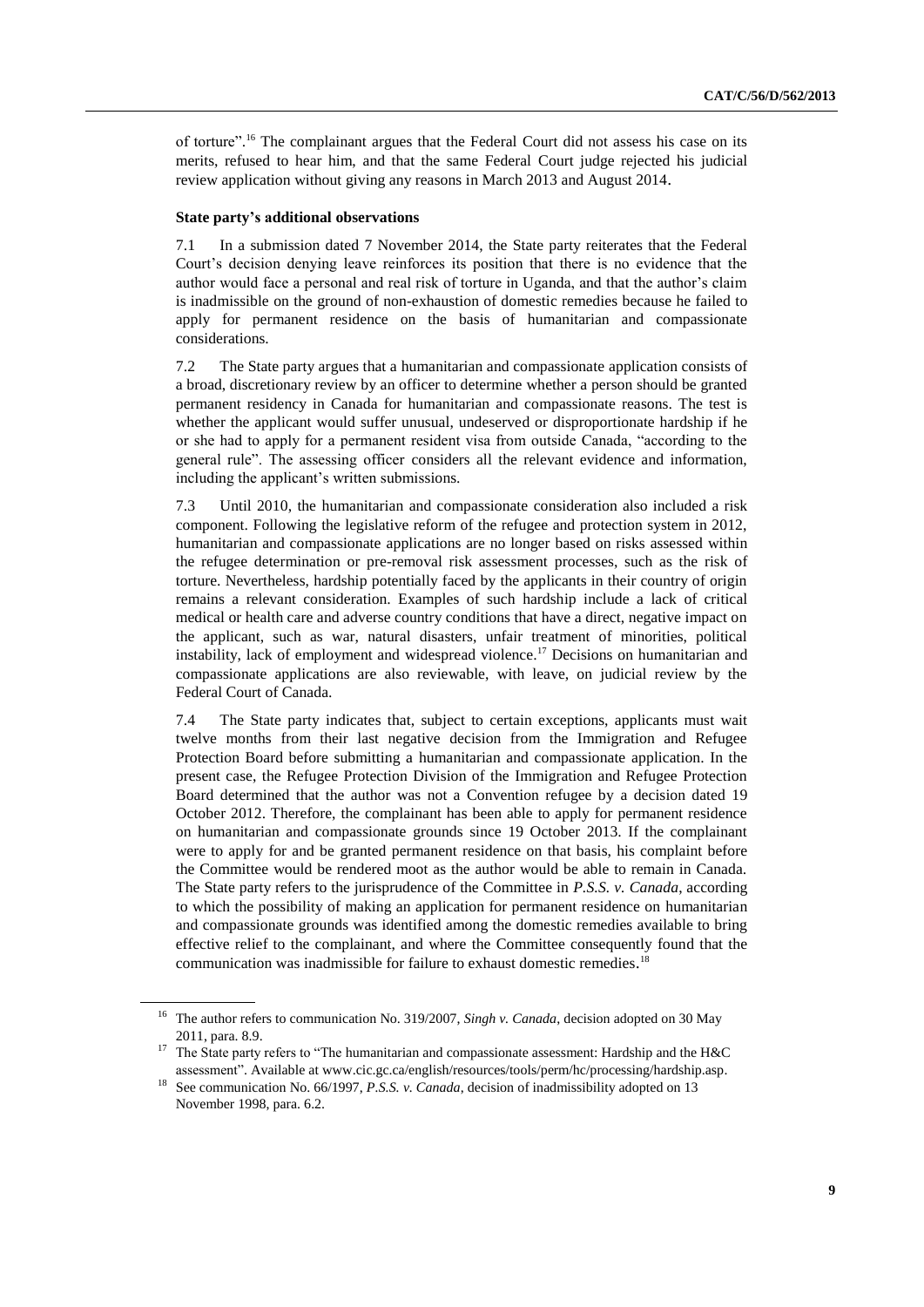7.5 The State party concludes that the communication should be held inadmissible or, should the Committee consider any part of the communication admissible, that it is wholly without merit.

### **Complainant's comments on the State party's additional observations**

8.1 In his additional comments on the State party's observations, dated 29 January 2015, the complainant reiterates the arguments presented in his previous submissions and refers to the Committee's jurisprudence according to which humanitarian and compassionate applications are not remedies that must be exhausted for the purpose of admissibility.<sup>19</sup>

8.2 The author argues that the earliest date on which he could have filed a humanitarian and compassionate application was after the date of his deportation to Uganda, which would have prevented him from applying. He adds that the humanitarian and compassionate application is a two-step process, and that the first step takes approximately 28 months, during which there is no stay of removal.

### **Issues and proceedings before the Committee**

### *Consideration of admissibility*

9.1 Before considering any claim submitted in a communication, the Committee must decide whether it is admissible under article 22 of the Convention. The Committee has ascertained, as it is required to do under article  $22(5)$  (a) of the Convention, that the same matter has not been and is not being examined under another procedure of international investigation or settlement.

9.2 The Committee notes that the complainant's application for leave seeking judicial review of the pre-removal risk assessment, issued on 9 April 2014, was rejected by the Federal Court on 23 July 2014. The Committee also notes that, after the Federal Court issued its decision, the State party decided to withdraw the claim of inadmissibility that it had made on the ground that the pre-removal risk assessment was pending review by the Federal Court. The Committee further notes the State party's argument that the complainant failed to apply for permanent residence on the basis of humanitarian and compassionate considerations, and that his complaint is therefore inadmissible for failure to exhaust domestic remedies. With regard to the State party's observations concerning the effectiveness of that remedy, the Committee recalls its jurisprudence according to which, although the right to assistance on humanitarian grounds may be a remedy under the law, such assistance is granted by a minister on purely humanitarian grounds, rather than on a legal basis, and is thus ex gratia in nature. The Committee has also observed that when an application for judicial review is approved, the Federal Court returns the file to the body that took the original decision or to another decision-making body and does not itself conduct the review of the case or hand down any decision.<sup>20</sup> Rather, the decision depends on the discretionary authority of a minister and, thus, of the executive. Based on those considerations, the Committee concludes that, in the present case, the possible failure to exhaust that remedy does not constitute an obstacle to the admissibility of the complaint.<sup>21</sup>

9.3 The State party submits that the complaint is inadmissible as manifestly unfounded. The Committee considers, however, that the arguments put forward by the complainant raise substantive issues that should be dealt with on the merits. Accordingly, the Committee finds no obstacles to the admissibility and declares the communication admissible.

<sup>&</sup>lt;sup>19</sup> The author refers to communications No. 343/2008, *Kalonso v. Canada*, decision adopted on 18 May 2012, para. 8.3; and No. 333/2007, *T.I. v. Canada*, decision adopted on 15 November 2010, para. 6.3.

<sup>20</sup> See communication No. 333/2007, *T.I. v. Canada*, para. 6.3.

<sup>21</sup> See communication No. 343/2008, *Kalonso v. Canada*, para. 8.3.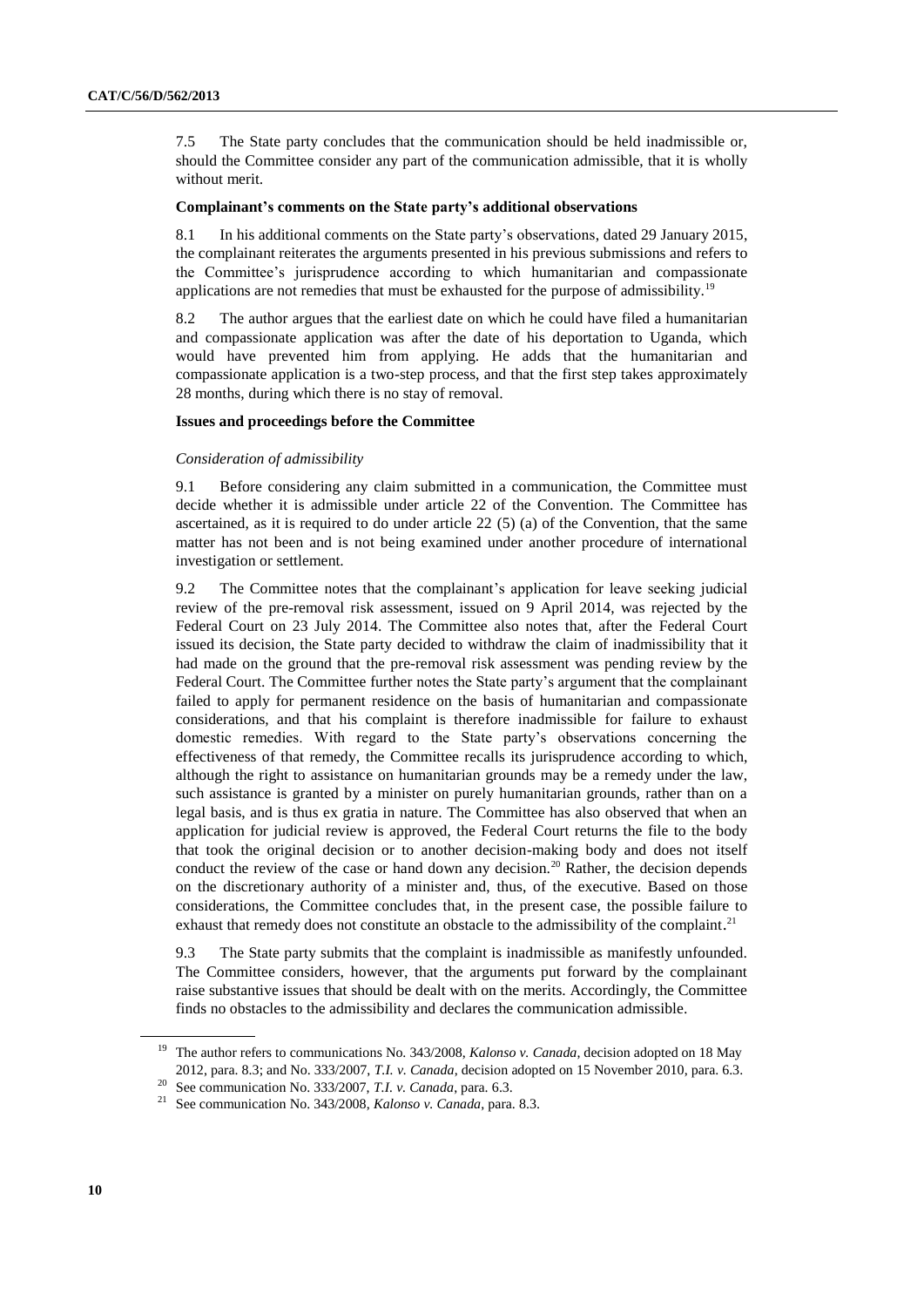*Consideration of the merits* 

10.1 In accordance with article 22 (4) of the Convention, the Committee has considered the communication in the light of all the information made available to it by the parties.

10.2 The issue before the Committee is whether the expulsion of the complainant to Uganda would constitute a violation of the State party's obligation under article 3 of the Convention not to expel or to return (refouler) a person to another State where there are substantial grounds for believing that he or she would be in danger of being subjected to torture. The Committee must evaluate whether there are substantial grounds for believing that he would be personally in danger of being subjected to torture upon return to Uganda.<sup>22</sup> In assessing that risk, the Committee must take into account all relevant considerations, pursuant to article 3 (2) of the Convention, including the existence of a consistent pattern of gross, flagrant or mass violations of human rights. However, the Committee recalls that the existence of a pattern of gross, flagrant or mass violations of human rights in a country does not as such constitute sufficient reason for determining that a particular person would be in danger of being subjected to torture on return to that country; additional grounds must be adduced to show that the individual concerned would be personally at risk. Conversely, the absence of a consistent pattern of flagrant violations of human rights does not mean that a person might not be subject to torture in his or her specific circumstances.<sup>23</sup>

In the present case, the Committee notes the argument of the State party that the complainant has failed to substantiate that he faces a real and personal risk of torture in Uganda. The Committee also notes the State party's argument that the complainant's allegations were not credible regarding central aspects of his claim related to the risks he would be exposed to if returned to Uganda owing to his sexual orientation, including his allegations related to his arrest and torture inflicted in 2007, as well as the allegations related to the recent interest shown by the Ugandan authorities regarding his whereabouts in relation to the charges brought against him for "having carnal knowledge against nature". The Committee notes the complainant's argument that the Canadian authorities did not give sufficient consideration to or properly analyse his claims, including the new pieces of evidence related to the criminal procedures against him based on charges related to his sexual orientation.

10.4 The Committee recalls its jurisprudence that complete accuracy is seldom to be expected from victims of torture.<sup>24</sup> The Committee finds it impossible to verify the authenticity of some of the documents provided by the complainant. However, in view of the reliable documentation he has provided, including a supporting letter from the Uganda Human Rights Commission, the Local Council of Kafero Zone, an attestation from the Gay and Lesbian Association in Uganda and a medical report, the Committee considers that the complainant has provided sufficient reliable information for the burden of proof to shift.<sup>25</sup>

10.5 The Committee notes that the State party has acknowledged that the situation of lesbian, gay, bisexual, transgender and intersex persons in Uganda is problematic and that it worsened after the Anti-Homosexuality Act was adopted. The Committee also notes that, despite the fact that the Anti-Homosexuality Act was nullified by the Constitutional Court

<sup>22</sup> See, for example, communications No. 61/1996, *X, Y and Z v. Sweden*, decision adopted on 6 May 1998, para. 11.2; and No. 435/2010, *G.B.M. v. Sweden,* decision of 14 November 2012, para. 7.7.

<sup>23</sup> See communications No. 426/2010, *R.D. v. Switzerland,* decision adopted on 8 November 2013, para. 9.2; No. 344/2008, *A.M.A. v. Switzerland,* decision adopted on 12 November 2010, para. 7.2; and No. 333/2007, *T.I. v. Canada*, para. 7.3.

<sup>&</sup>lt;sup>24</sup> See communications No. 416/2010, *Ke Chun Rong v. Australia*, decision adopted on 5 November 2012, para. 7.5; and No. 21/1995 *Alan v. Switzerland*, decision adopted on 8 May 1996, para. 11.3.

<sup>25</sup> See communication No. 185/2001, *Karoui v. Sweden*, decision adopted on 8 May 2002, para. 10.